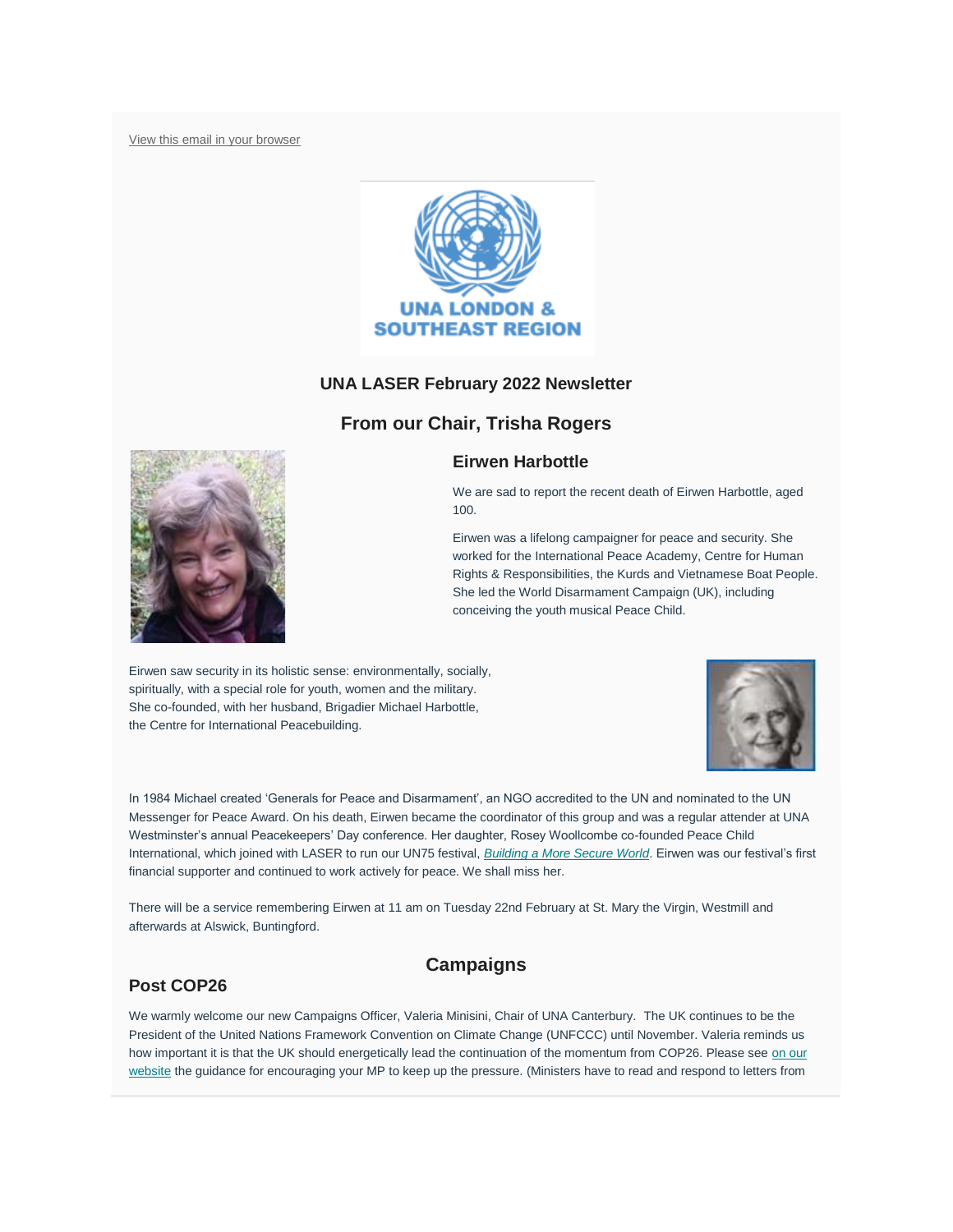MPs, so getting your MP to write is even more effective than writing to Ministers yourself.)

[Here"s an animation](https://drive.google.com/file/d/1Ankac_Q8Db1QSQXrBH8Pv2Xpo-g1ZP05/view) from the Climate Coalition (to which we belong) to encourage us all to keep being active in this crucial campaign. Get inspired through [their Action Pack.](https://www.theclimatecoalition.org/show-the-love) Don't forget that, later in the year, their [Great Big Green Week](https://www.theclimatecoalition.org/great-big-green-week) (24th September to 2nd October) is an opportunity for each of us - and our branches - to link with community groups, NGOs and businesses to combine our campaigning effectiveness.

#### **Ukraine**

Led by LASER member and former BBC UN correspondent Keith Hindell, we have written to the Foreign Secretary to urge that, to calm the dangerous situation in Ukraine, full use is made of the UN Security Council, at which all member states have the right to present their views. See the letter [on our website,](https://unalaser.org/use-the-un-security-council-to-deescalate-the-ukraine-situation) and do encourage your MP to repeat the message!.

#### **Branch Support**

In these zooming times, many branches have found it helpful to run joint virtual events with other branches. You can find those near you [on our website.](https://unalaser.org/branches) Branches can learn a lot from each other, as well as providing mutual support. We have collected ideas from branches of their wide range of activities and structures, these are [on our website.](https://unalaser.org/wp-content/uploads/2021/02/Branch-Ideas.pdf) If you would like further support for your branch, please [contact us.](mailto:contact@unalaser.org)

## **Spring and Summer Councils: Policy Conference**

We are grateful to UNA Harpenden for hosting our **Summer Council** on **9th July**. Do put it in your diaries and see some more information at the end of this Newsletter.

Our **Spring Council** will be our **2022 Policy Conference**. This will be held at [Bermondsey Village Hall](https://www.london-se1.co.uk/places/bermondsey-village-hall) (very close to London Bridge station) and by zoom on **23rd April** at **14:00**. Registration is required in advance for Zoom [here.](https://us02web.zoom.us/meeting/register/tZAtdeqqrzgiGd26v1jGXzECGNdGfrrXic0i)

This is your chance to help decide what stance the Region should take on a wide range of international issues. Resolutions need to be on an international topic and must call for action by the UK government or the UN. They can also set out background facts or statements of concern that you would like the Region to support, and they can be put forward by UNA Groups or individual members. You can see our current resolutions for inspiration and for the framework we use [here.](https://unalaser.org/our-current-resolutions)

New resolutions need to be 175 words or less in total. You can also suggest amendments to existing resolutions which should add not more than 75 words to the total length of the resolution.

The LASER Policy Committee, which organises the Policy Conference, will be proposing that our current resolutions number [3 & 4 on Climate](https://unalaser.org/wp-content/uploads/2021/03/UNA-LASER-Policy-resolutions-approved-as-at-27th-February-2021-Page-by-Page.pdf#page=3) (which refer to the build up to Cop26), and [23 on Syria](https://unalaser.org/wp-content/uploads/2021/03/UNA-LASER-Policy-resolutions-approved-as-at-27th-February-2021-Page-by-Page.pdf#page=23) (which calls for particular action by a specific date) will be "retired" at this Policy Conference, so fresh proposals on these two important topics are particularly welcome.

Please [send in draft policy resolutions](mailto:webster.home@btinternet.com?subject=Draft%20Policy%20Resolution&body=Dear%20Peter%2C%0A%0APlease%20find%20below%20the%20text%20of%20a%20proposed%20Policy%20Resolution%20(maximum%20length%20175%20words)%3A%0A%0A%0A%0A%0A%0A%0AKind%20regards%2C%0A%0A) to our Policy Committee Chair, Peter Webster, by the **deadline of 5pm on Monday March 7th**.

### **Newsletters**

Many thanks to Peter and Sarah Webster for mailing out this Newsletter. If you might like to help with future mailing (including being given useful training in Mailchimp), or with editing the Newsletter, please [let me know.](mailto:contact@unalaser.org?subject=Help%20with%20the%20newsletter) In order to allow time for Policy Conference Resolutions to be processed and then shared, the deadline for announcements for the next Newsletter to reach [me](mailto:contact@unalaser.org?subject=March%20newsletter%20content) is 15th March.

# **Forthcoming Events**

### **Warwick UNA**

On **Tuesday 15th February, 19:00**, Warwick UNA is hosting a virtual meeting on *Russian and Ukraine*. The speaker will be **Dr Ruth Deyermond**, who works on Post-Soviet Security in the Department of War Studies at King"s College, London. [Here](https://us02web.zoom.us/j/81172663469?pwd=Z0xxcjdPRVVjWTN6QU9vSWNuRjRYdz09) is the zoom link.

#### **Harpenden UNA**

On **Saturday 26th February, 11:00**, Harpenden UNA is hosting an in-person public meeting at the Salvation Army Hall, Leyton Green, Harpenden AL5 2TG. **Nichola Raihani**, Professor in Evolution and Behaviour at University College, London,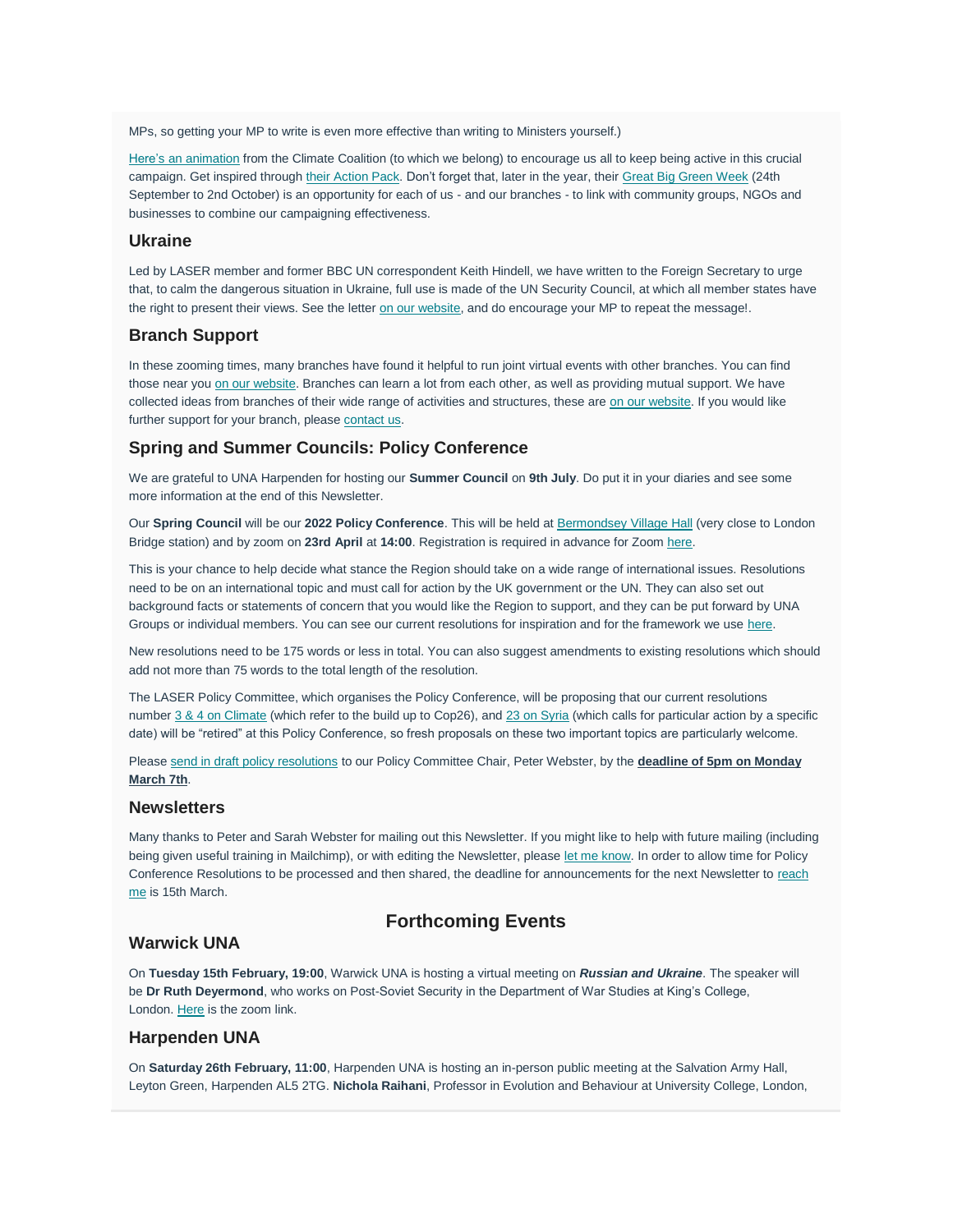will speak on *The Social Instinct - How Cooperation Changed the World*. For further information, please contact [Suheil](mailto:herts77@btinternet.com?subject=Meeting%20on%20The%20Social%20Instinct%20-%20How%20Co-operation%20Changed%20the%20World&body=Dear%20Suheil%2C%0A%0AI%27m%20writing%20to%20ask%20for%20further%20information%20about%20the%20above%20event.%0A%0A%0A%0AKind%20regards%2C%0A%0A)  [Shahryar.](mailto:herts77@btinternet.com?subject=Meeting%20on%20The%20Social%20Instinct%20-%20How%20Co-operation%20Changed%20the%20World&body=Dear%20Suheil%2C%0A%0AI%27m%20writing%20to%20ask%20for%20further%20information%20about%20the%20above%20event.%0A%0A%0A%0AKind%20regards%2C%0A%0A)

### **Bexhill and Hastings UNA**

On **Saturday 26 February, 10:00**, Bexhill and Hastings UNA is holding their **AGM**, followed by coffee and then, **at 11:00**, a talk by **Carl Wright** on *What has come out of COP26 and what can we do about it?*. The meeting will be at the Friends Meeting House, Albert Road, Bexhill TN40 1DG.

On **Earth Day, Friday 22 April, 11:30**, Bexhill and Hastings will host a **Peace Pole Gathering** at the Bexhill Peace Pole, Galley Hill.

For more information on this branch see [their Facebook page.](https://www.facebook.com/UNAUKBexhillandHastings/?r%20ef=ts&fref=ts)

## **Wandsworth UNA, with Streatham and Clapham UNA**

On **Tuesday 8th March, 19:30 - 21:30**, to mark International Women"s Day, Wandsworth UNA, with Streatham and Clapham UNA are holding a virtual meeting on *The Role of Women in Peacekeeping*. Speakers will include **Lesley Abdela**, MBE, **Sagal Bafo** (from Peace Direct), Chair: **Catherine Pluygers**. [Here](https://us02web.zoom.us/meeting/register/tZUtdOGrqDMrGtdBwim2kwIZzKzNJoQhi0IV) is the zoom link (with ID 810 3836 8103 and passcode 199207. For more information, please contact [Catherine Pluygers,](mailto:catherinepluygers@hotmail.com) [Rob Story or Meena Storey.](mailto:storeyrw@aol.com)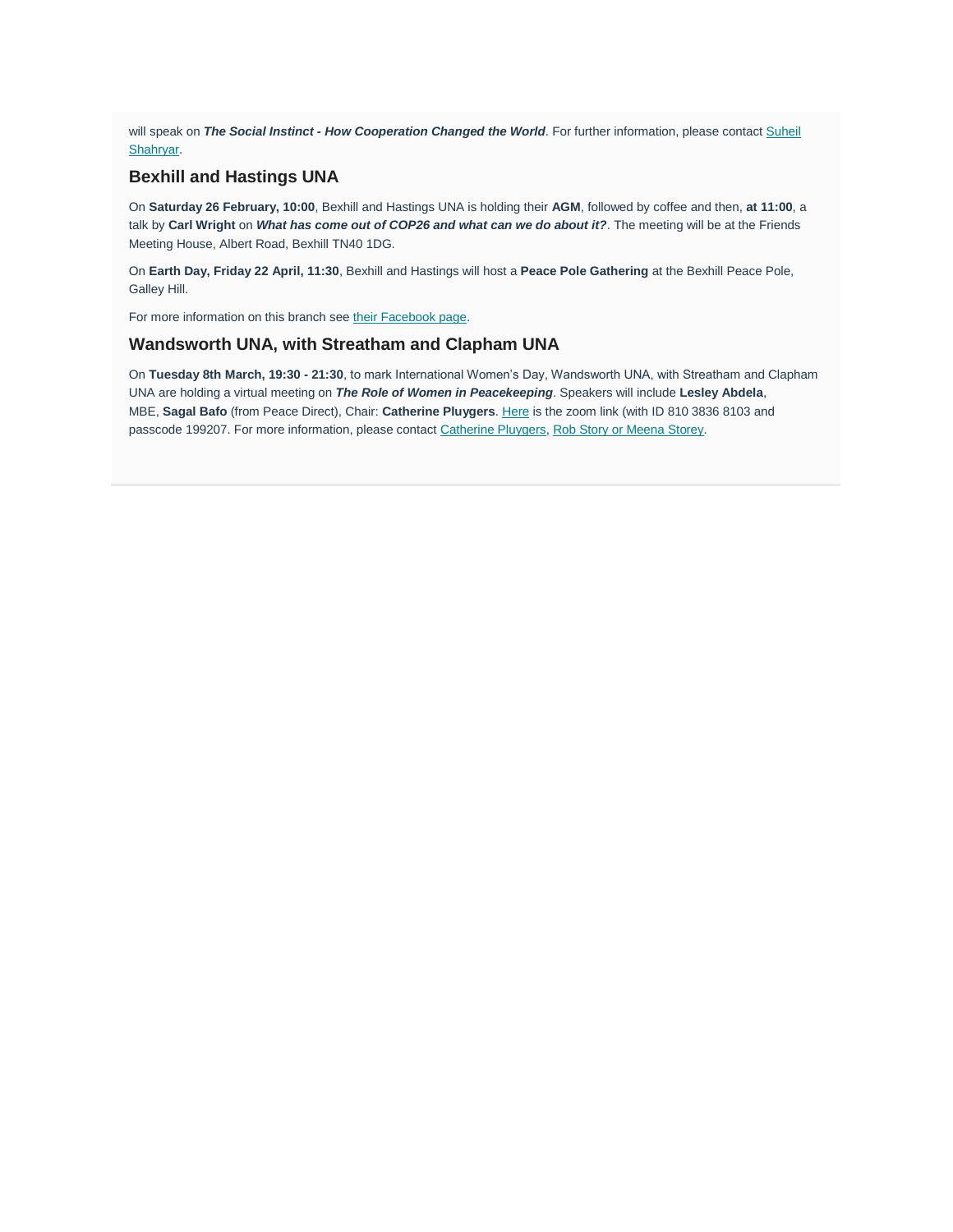**United Nations Association Wandsworth and United Nations Association Streatham and Clapham** present:

**Tuesday** 8th March 2022 7:30 to 9:30pm



Peacekeeping and Peace Building<br>To Celebrate International Women's Day



Credit: UN Women/Ryan Brown

This is a ZOOM event. Please sign in early. Topic: The Role of Women in Peacekeeping and Peace Building Meeting ID: 810 3836 8103 / Passcode: 199207

Register in advance for this meeting:

https://us02web.zoom.us/meeting/register/tZUtdOGraDMrGtdBwim2kwlZzKzNJoQhi0IV

Creator: UN Photo/Christopher Herwig

# **Speakers**

Lesley Abdela MBE Gender Equality Expert Consultant, Advocacy Campaigner, Journalist, Broadcaster and Public Speaker

Sagal Bafo Women's Rights Activist and Senior Programmes Officer at a Peace Direct

### Chair

**Catherine Pluygers** UNA Wandsworth, UNA London and SE Region

**Followed by Q and A** 

For more information please contact: Catherine Pluygers: Vice-Chair UNA Wandsworth catherinepluygers@hotmail.com Robert Storey: Chair UNA Wandsworth 07776 356334 Meena Storey: Hon Sec UNA Wandsworth storeyrw@aol.com

**Westminster UNA**